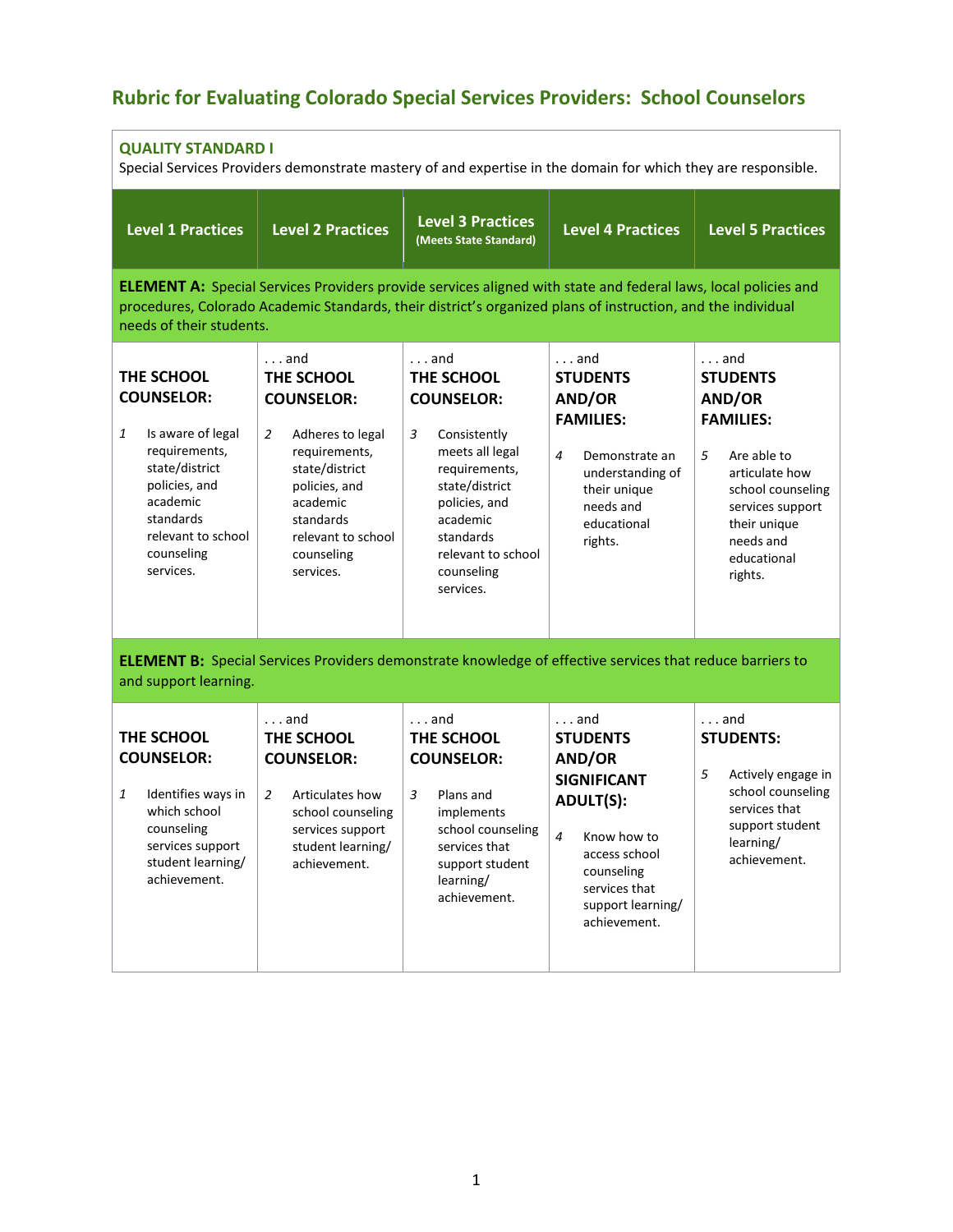| <b>QUALITY STANDARD I</b><br>Special Services Providers demonstrate mastery of and expertise in the domain for which they are responsible.                                    |                                                                                                                                                                                                                        |                                                                                                                                                                          |                                                                                                                                                                                                                                             |                                                                                                                                                                                                                                 |  |
|-------------------------------------------------------------------------------------------------------------------------------------------------------------------------------|------------------------------------------------------------------------------------------------------------------------------------------------------------------------------------------------------------------------|--------------------------------------------------------------------------------------------------------------------------------------------------------------------------|---------------------------------------------------------------------------------------------------------------------------------------------------------------------------------------------------------------------------------------------|---------------------------------------------------------------------------------------------------------------------------------------------------------------------------------------------------------------------------------|--|
| <b>Level 1 Practices</b>                                                                                                                                                      | <b>Level 2 Practices</b>                                                                                                                                                                                               | <b>Level 3 Practices</b><br>(Meets State Standard)                                                                                                                       | <b>Level 4 Practices</b>                                                                                                                                                                                                                    | <b>Level 5 Practices</b>                                                                                                                                                                                                        |  |
| <b>ELEMENT C:</b> Special Services Providers demonstrate knowledge of their professions and integrate evidence-<br>based practices and research findings into their services. |                                                                                                                                                                                                                        |                                                                                                                                                                          |                                                                                                                                                                                                                                             |                                                                                                                                                                                                                                 |  |
| THE SCHOOL<br><b>COUNSELOR:</b><br>Is aware of<br>$\mathbf{1}$<br>evidence-based<br>theories,<br>practices, and<br>techniques<br>related to school<br>counseling<br>services. | $\ldots$ and<br>THE SCHOOL<br><b>COUNSELOR:</b><br>$\overline{2}$<br>Articulates an<br>understanding of<br>evidence-based<br>theories,<br>practices, and<br>techniques<br>related to school<br>counseling<br>services. | $\ldots$ and<br>THE SCHOOL<br><b>COUNSELOR:</b><br>3<br>Integrates<br>evidence-based<br>theories, practices,<br>and techniques<br>into school<br>counseling<br>services. | $\ldots$ and<br><b>STUDENTS</b><br>AND/OR<br><b>SIGNIFICANT</b><br><b>ADULT(S):</b><br>4<br>Demonstrate an<br>awareness of<br>tools, resources,<br>and available<br>school counseling<br>services that<br>meet individual<br>student needs. | $\ldots$ and<br><b>STUDENTS</b><br>AND/OR<br><b>SIGNIFICANT</b><br><b>ADULT(S):</b><br>5<br>Access and utilize<br>tools, resources,<br>and available<br>school counseling<br>services that<br>meet individual<br>student needs. |  |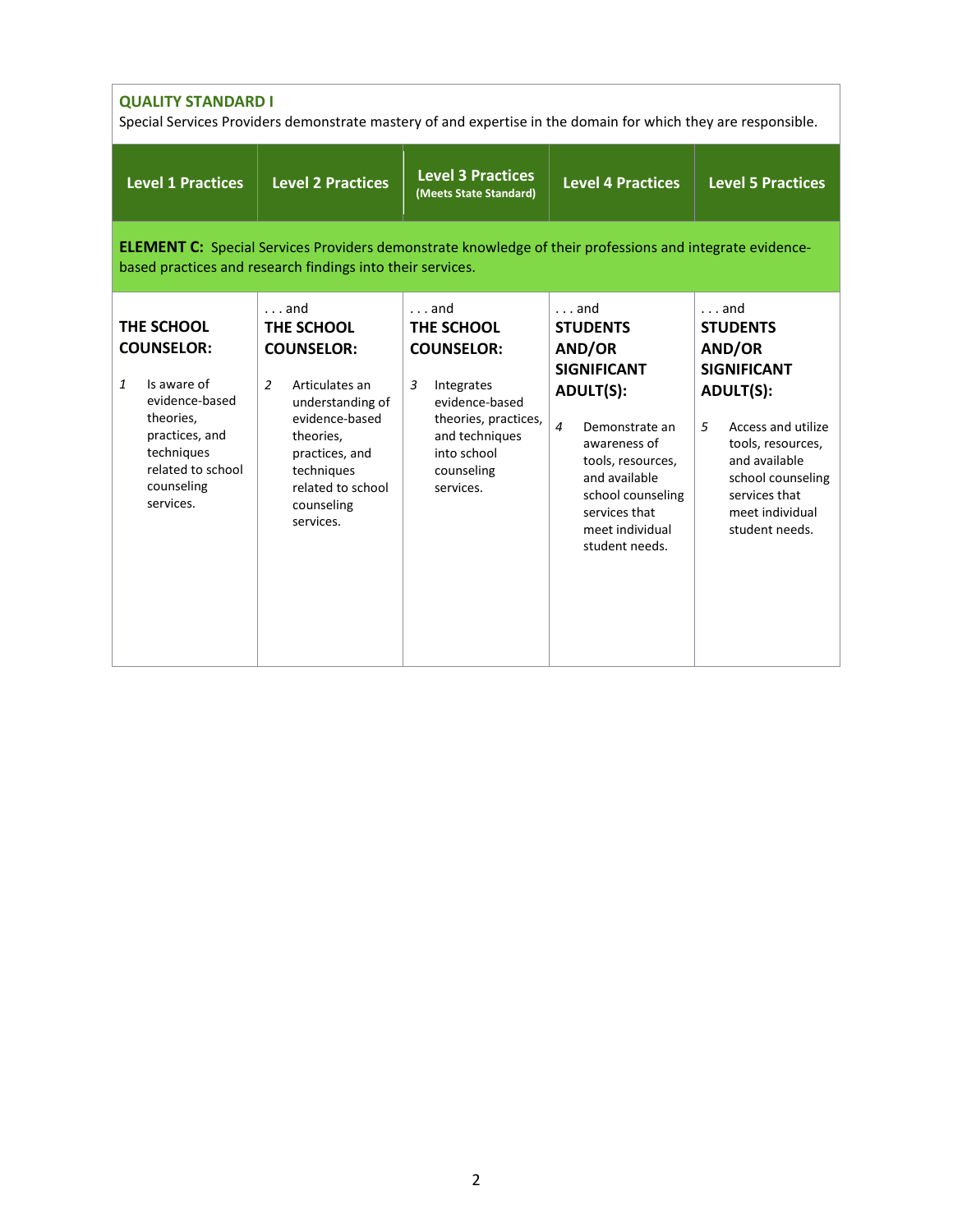| <b>QUALITY STANDARD II</b><br>Special Services Providers support or establish safe, inclusive, and respectful learning environments for a diverse<br>population of students.                                               |                                                                                                                                                                                                                                                                                      |                                                                                                                                                                                                                                                                                                                               |                                                                                                                                                                                                                                                                                                     |                                                                                                                                                                                                                                                            |
|----------------------------------------------------------------------------------------------------------------------------------------------------------------------------------------------------------------------------|--------------------------------------------------------------------------------------------------------------------------------------------------------------------------------------------------------------------------------------------------------------------------------------|-------------------------------------------------------------------------------------------------------------------------------------------------------------------------------------------------------------------------------------------------------------------------------------------------------------------------------|-----------------------------------------------------------------------------------------------------------------------------------------------------------------------------------------------------------------------------------------------------------------------------------------------------|------------------------------------------------------------------------------------------------------------------------------------------------------------------------------------------------------------------------------------------------------------|
| <b>Level 1 Practices</b>                                                                                                                                                                                                   | <b>Level 2 Practices</b>                                                                                                                                                                                                                                                             | <b>Level 3 Practices</b><br>(Meets State Standard)                                                                                                                                                                                                                                                                            | <b>Level 4 Practices</b>                                                                                                                                                                                                                                                                            | <b>Level 5 Practices</b>                                                                                                                                                                                                                                   |
|                                                                                                                                                                                                                            | <b>ELEMENT A:</b> Special Services Providers foster a safe, accessible, and predictable learning environment<br>characterized by acceptable student behavior and efficient use of time in which each student has a positive,<br>nurturing relationship with caring adults and peers. |                                                                                                                                                                                                                                                                                                                               |                                                                                                                                                                                                                                                                                                     |                                                                                                                                                                                                                                                            |
| THE SCHOOL<br><b>COUNSELOR:</b><br>1<br>Understands the<br>connection<br>between their<br>role, student<br>behavior, and a<br>positive learning<br>environment.                                                            | $\ldots$ and<br>THE SCHOOL<br><b>COUNSELOR:</b><br>Identifies strategies<br>2<br>that promote<br>acceptable student<br>behavior and<br>nurturing<br>relationships.<br>Structures support<br>3<br>and/or services to<br>minimize<br>interruption of<br>instructional time.            | $\ldots$ and<br>THE SCHOOL<br><b>COUNSELOR:</b><br>Supports student<br>4<br>understanding of<br>school and class<br>rules.<br>Supports inclusive<br>5<br>school culture and<br>climate.<br>Implements<br>6<br>interventions/<br>services that<br>support learning<br>and contribute to a<br>positive learning<br>environment. | $\dots$ and<br><b>STUDENTS:</b><br>7<br>Participate in<br>positive and<br>nurturing<br>relationships with<br>adults and peers.<br>$\ldots$ and<br><b>SIGNIFICANT</b><br>ADULT(S):<br>8<br>Develop an<br>awareness of<br>effective strategies<br>that address<br>behavioral needs<br>and challenges. | $\ldots$ and<br><b>STUDENTS:</b><br>9<br>Promote positive<br>and nurturing<br>relationships with<br>adults and peers.<br>$\ldots$ and<br><b>SIGNIFICANT</b><br>ADULT(S):<br>Use effective<br>10<br>strategies to<br>increase positive<br>student outcomes. |
| community.                                                                                                                                                                                                                 | <b>ELEMENT B:</b> Special Services Providers understand and respond to diversity within the home, school, and                                                                                                                                                                        |                                                                                                                                                                                                                                                                                                                               |                                                                                                                                                                                                                                                                                                     |                                                                                                                                                                                                                                                            |
| THE SCHOOL<br><b>COUNSELOR:</b><br>Recognizes that<br>1<br>student and<br>family<br>backgrounds,<br>cultures, and<br>individual<br>experiences may<br>influence<br>development,<br>behavior, and<br>school<br>performance. | $\ldots$ and<br>THE SCHOOL<br><b>COUNSELOR:</b><br>Considers student<br>2<br>and family<br>backgrounds,<br>cultures, and<br>individual<br>experiences in<br>planning effective<br>school counseling<br>services.                                                                     | $\ldots$ and<br>THE SCHOOL<br><b>COUNSELOR:</b><br>Delivers school<br>3<br>counseling<br>services that<br>acknowledge and<br>respect family<br>backgrounds,<br>cultures, and<br>individual<br>experiences.                                                                                                                    | $\dots$ and<br><b>STUDENTS</b><br>AND/OR<br><b>SIGNIFICANT</b><br><b>ADULT(S):</b><br>Participate in<br>4<br>school counseling<br>services designed<br>to honor family<br>backgrounds,<br>cultures, and<br>individual<br>experiences.                                                               | $\ldots$ and<br><b>STUDENTS</b><br>AND/OR<br><b>SIGNIFICANT</b><br><b>ADULT(S):</b><br>5<br>Actively engage in<br>promoting and<br>enhancing<br>awareness of<br>diversity in their<br>school and<br>community.                                             |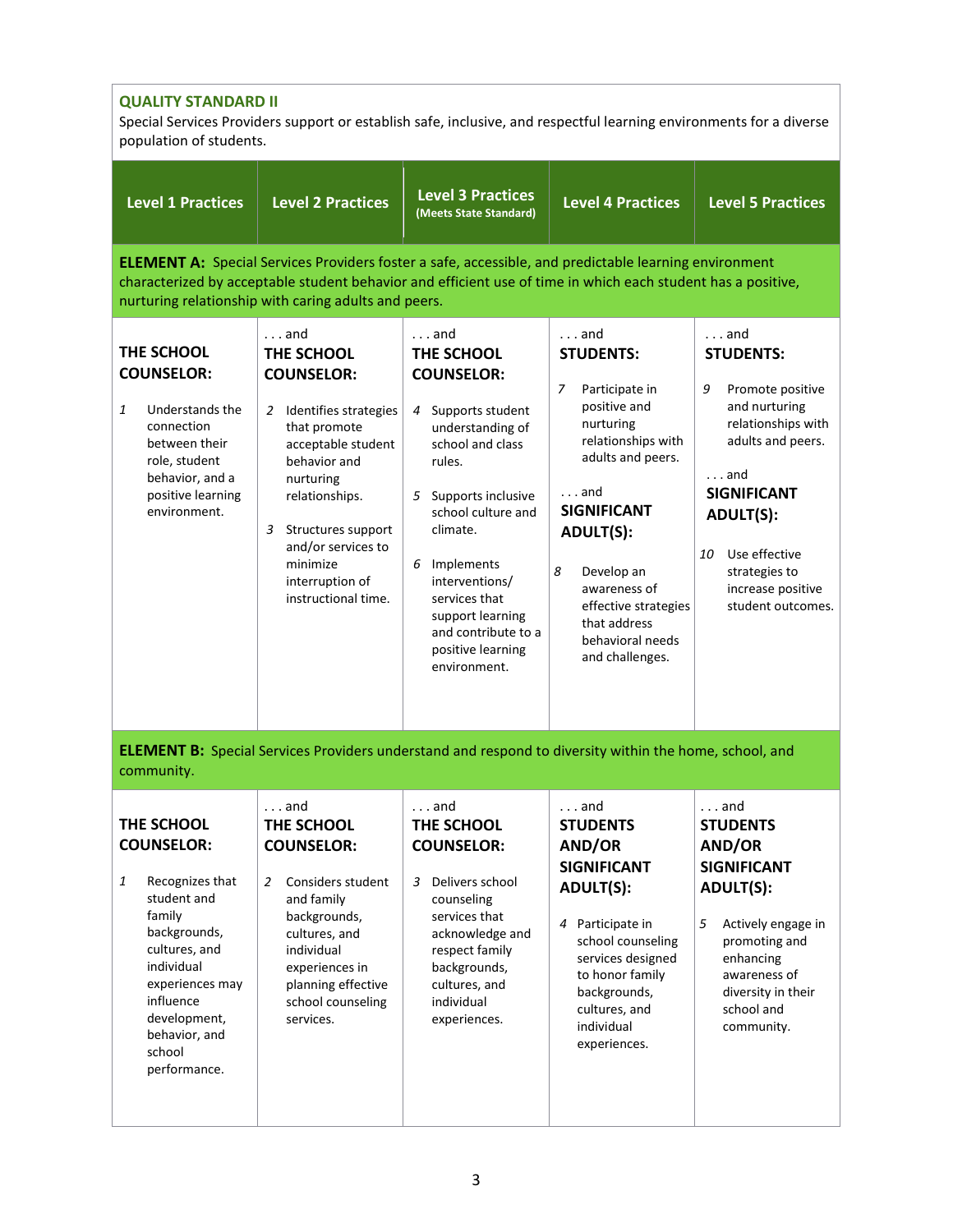| <b>QUALITY STANDARD II</b><br>Special Services Providers support or establish safe, inclusive, and respectful learning environments for a diverse<br>population of students. |                                                                                                                                                                                                     |                                                                                                                                                                                                                                                                                                                                                                                         |                                                                                                                                                                                                                                                                            |                                                                                                                                                                                                        |
|------------------------------------------------------------------------------------------------------------------------------------------------------------------------------|-----------------------------------------------------------------------------------------------------------------------------------------------------------------------------------------------------|-----------------------------------------------------------------------------------------------------------------------------------------------------------------------------------------------------------------------------------------------------------------------------------------------------------------------------------------------------------------------------------------|----------------------------------------------------------------------------------------------------------------------------------------------------------------------------------------------------------------------------------------------------------------------------|--------------------------------------------------------------------------------------------------------------------------------------------------------------------------------------------------------|
| <b>Level 1 Practices</b>                                                                                                                                                     | <b>Level 2 Practices</b>                                                                                                                                                                            | <b>Level 3 Practices</b><br>(Meets State Standard)                                                                                                                                                                                                                                                                                                                                      | <b>Level 4 Practices</b>                                                                                                                                                                                                                                                   | <b>Level 5 Practices</b>                                                                                                                                                                               |
|                                                                                                                                                                              | <b>ELEMENT C:</b> Special Services Providers engage students as individuals with diverse needs and interests, across<br>a range of ability levels by adapting services for the benefit of students. |                                                                                                                                                                                                                                                                                                                                                                                         |                                                                                                                                                                                                                                                                            |                                                                                                                                                                                                        |
| THE SCHOOL<br><b>COUNSELOR:</b><br>Recognizes that<br>1<br>students are<br>unique individuals<br>with diverse<br>needs, interests,<br>and abilities.                         | $\ldots$ and<br>THE SCHOOL<br><b>COUNSELOR:</b><br>Understands the<br>2<br>diverse needs,<br>interests, and<br>abilities of each<br>student.                                                        | $\ldots$ and<br>THE SCHOOL<br><b>COUNSELOR:</b><br>3 Adapts school<br>counseling services<br>to benefit the<br>diverse needs,<br>interests, and<br>abilities of each<br>student.                                                                                                                                                                                                        | $\ldots$ and<br><b>STUDENTS</b><br>AND/OR<br><b>SIGNIFICANT</b><br><b>ADULT(S):</b><br>4<br>Understand how<br>school counseling<br>services can help<br>with student<br>individual needs.                                                                                  | $\ldots$ and<br><b>STUDENTS</b><br>AND/OR<br><b>SIGNIFICANT</b><br><b>ADULT(S):</b><br>5<br>Advocate for<br>support(s) based<br>on the student's<br>unique needs,<br>interests, and<br>abilities.      |
| benefit of students.                                                                                                                                                         | <b>ELEMENT D:</b> Special Services Providers work collaboratively with the families and/or significant adults for the                                                                               |                                                                                                                                                                                                                                                                                                                                                                                         |                                                                                                                                                                                                                                                                            |                                                                                                                                                                                                        |
| THE SCHOOL<br><b>COUNSELOR:</b><br>Understands the<br>1<br>need for timely and<br>meaningful<br>communication<br>between<br>stakeholders for<br>the benefit of<br>students.  | $\ldots$ and<br>THE SCHOOL<br><b>COUNSELOR:</b><br>2 Builds relationships<br>through effective<br>communication<br>with stakeholders.<br>3 Has knowledge of<br>community/local<br>services.         | $\ldots$ and<br>THE SCHOOL<br><b>COUNSELOR:</b><br>4 Adapts services<br>based on students'<br>needs, e.g.,<br>home(s),<br>community, and<br>school.<br>5 Monitors and<br>adapts<br>communication<br>styles based on<br>needs of the<br>stakeholders.<br>6 Coordinates<br>appropriate<br>communication<br>and information<br>from families and<br>significant adults<br>with colleagues. | . and<br><b>STUDENTS</b><br>AND/OR<br><b>SIGNIFICANT</b><br><b>ADULT(S):</b><br>$\overline{7}$<br>Have an<br>understanding of<br>ways by which they<br>can communicate<br>with the School<br>Counselor.<br>8<br>Initiate<br>communication<br>with the School<br>Counselor. | $\ldots$ and<br><b>STUDENTS</b><br>AND/OR<br><b>SIGNIFICANT</b><br><b>ADULT(S):</b><br>9<br>Initiate<br>communication<br>with significant<br>$adult(s)$ to<br>support student<br>success and<br>needs. |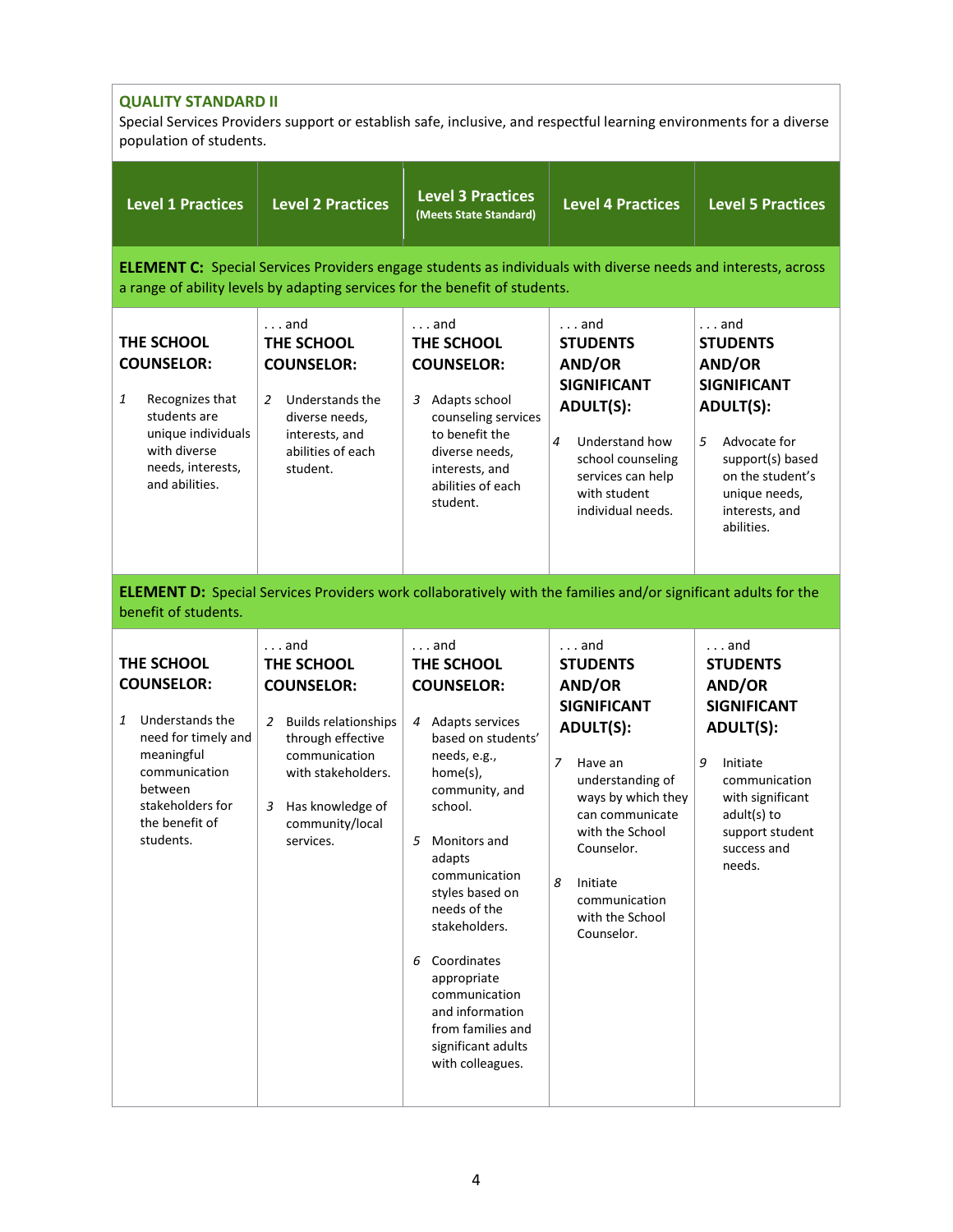| <b>QUALITY STANDARD III</b><br>Special Services Providers plan and deliver effective services in an environment that facilitates learning for their<br>students.                                                               |                                                                                                                                                                                                                                                              |                                                                                                                                                                                                                                                                                                                                |                                                                                                                                                                                                           |                                                                                                                                                                                                                |
|--------------------------------------------------------------------------------------------------------------------------------------------------------------------------------------------------------------------------------|--------------------------------------------------------------------------------------------------------------------------------------------------------------------------------------------------------------------------------------------------------------|--------------------------------------------------------------------------------------------------------------------------------------------------------------------------------------------------------------------------------------------------------------------------------------------------------------------------------|-----------------------------------------------------------------------------------------------------------------------------------------------------------------------------------------------------------|----------------------------------------------------------------------------------------------------------------------------------------------------------------------------------------------------------------|
| <b>Level 1 Practices</b>                                                                                                                                                                                                       | <b>Level 2 Practices</b>                                                                                                                                                                                                                                     | <b>Level 3 Practices</b><br>(Meets State Standard)                                                                                                                                                                                                                                                                             | <b>Level 4 Practices</b>                                                                                                                                                                                  | <b>Level 5 Practices</b>                                                                                                                                                                                       |
| <b>ELEMENT A:</b> Special Services Providers apply knowledge of the ways in which learning takes place, including<br>the appropriate levels of intellectual, physical, social, and emotional development of their students.    |                                                                                                                                                                                                                                                              |                                                                                                                                                                                                                                                                                                                                |                                                                                                                                                                                                           |                                                                                                                                                                                                                |
| THE SCHOOL<br><b>COUNSELOR:</b><br>$\mathbf{1}$<br>Identifies the<br>connections<br>between student<br>learning and<br>evidence-based<br>theories (e.g.,<br>theories related<br>to counseling<br>and/or human<br>development). | and<br>THE SCHOOL<br><b>COUNSELOR:</b><br>$\overline{2}$<br><b>Articulates</b><br>knowledge of<br>student learning<br>and evidence-<br>based theories<br>(e.g., theories<br>related to<br>counseling and/or<br>human<br>development).                        | $\ldots$ and<br>THE SCHOOL<br><b>COUNSELOR:</b><br>3<br>Applies<br>counseling,<br>human<br>development,<br>and student<br>learning theory in<br>counseling<br>programs and<br>services.                                                                                                                                        | $\ldots$ and<br><b>STUDENTS</b><br>AND/OR<br><b>SIGNIFICANT</b><br><b>ADULT(S):</b><br>4<br>Participate in<br>counseling<br>services<br>appropriate for<br>the student's<br>developmental<br>level.       | $\ldots$ and<br><b>STUDENTS</b><br>AND/OR<br><b>SIGNIFICANT</b><br><b>ADULT(S):</b><br>5<br>Initiate<br>engagement in<br>counseling<br>services<br>appropriate for<br>the student's<br>developmental<br>level. |
| delivery.                                                                                                                                                                                                                      | <b>ELEMENT B:</b> Special Services Providers utilize formal and informal assessments to inform planning and service                                                                                                                                          |                                                                                                                                                                                                                                                                                                                                |                                                                                                                                                                                                           |                                                                                                                                                                                                                |
| THE SCHOOL<br><b>COUNSELOR:</b><br>Collects and<br>1<br>assesses data<br>from multiple<br>sources to<br>plan/develop<br>school counseling<br>services.                                                                         | and<br>THE SCHOOL<br><b>COUNSELOR:</b><br>2<br>Creates an<br>instructional<br>program that is<br>comprehensive,<br>preventive, and<br>developmentally<br>appropriate.<br>3<br>Uses data (e.g.,<br>achievement<br>and/or<br>opportunity) to<br>identify gaps. | $\ldots$ and<br>THE SCHOOL<br><b>COUNSELOR:</b><br>Implements,<br>4<br>promotes, and<br>facilitates<br>instruction in the<br>delivery of data<br>driven, school<br>counseling<br>services.<br>5<br>Monitors formal<br>and informal<br>data to design<br>and/or<br>implement<br>school counseling<br>services to close<br>gaps. | $\ldots$ and<br><b>STUDENTS</b><br>AND/OR<br><b>SIGNIFICANT</b><br><b>ADULT(S):</b><br>Demonstrate an<br>6<br>understanding of<br>assessment results<br>and individual<br>student strengths<br>and needs. | $\ldots$ and<br><b>STUDENTS:</b><br>Receive school<br>7<br>counseling services<br>that are informed<br>by findings from<br>multiple formal<br>and informal<br>assessments.                                     |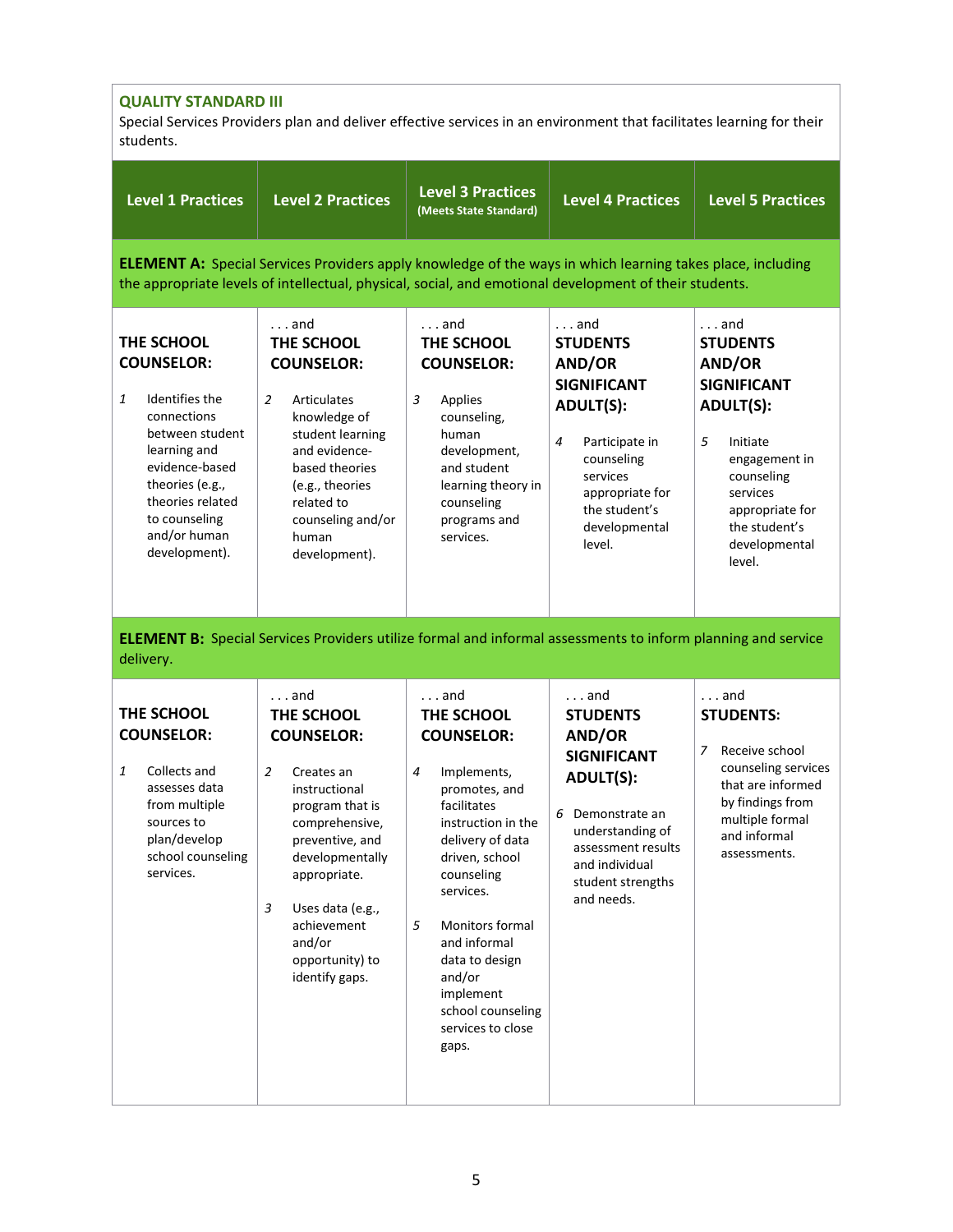| <b>QUALITY STANDARD III</b><br>Special Services Providers plan and deliver effective services in an environment that facilitates learning for their<br>students.                                                                                                                                                                                                                                                                           |                |                                                                                                                                                                                                                                                                      |                                                                                                                                                                                                                                                                                                                                                    |                                                                                                                                                                                                                                                                                     |                                                                                                                                                                                                                                                                     |
|--------------------------------------------------------------------------------------------------------------------------------------------------------------------------------------------------------------------------------------------------------------------------------------------------------------------------------------------------------------------------------------------------------------------------------------------|----------------|----------------------------------------------------------------------------------------------------------------------------------------------------------------------------------------------------------------------------------------------------------------------|----------------------------------------------------------------------------------------------------------------------------------------------------------------------------------------------------------------------------------------------------------------------------------------------------------------------------------------------------|-------------------------------------------------------------------------------------------------------------------------------------------------------------------------------------------------------------------------------------------------------------------------------------|---------------------------------------------------------------------------------------------------------------------------------------------------------------------------------------------------------------------------------------------------------------------|
| <b>Level 1 Practices</b>                                                                                                                                                                                                                                                                                                                                                                                                                   |                | <b>Level 2 Practices</b>                                                                                                                                                                                                                                             | <b>Level 3 Practices</b><br>(Meets State Standard)                                                                                                                                                                                                                                                                                                 | <b>Level 4 Practices</b>                                                                                                                                                                                                                                                            | <b>Level 5 Practices</b>                                                                                                                                                                                                                                            |
|                                                                                                                                                                                                                                                                                                                                                                                                                                            |                | students in authentic learning experiences.                                                                                                                                                                                                                          |                                                                                                                                                                                                                                                                                                                                                    | <b>ELEMENT C:</b> Special Services Providers integrate and utilize appropriate available technology to engage                                                                                                                                                                       |                                                                                                                                                                                                                                                                     |
| THE SCHOOL<br><b>COUNSELOR:</b><br>1<br>Has an<br>understanding<br>of available<br>software and<br>technology to<br>support students.                                                                                                                                                                                                                                                                                                      | $\overline{2}$ | $\ldots$ and<br>THE SCHOOL<br><b>COUNSELOR:</b><br>Selects<br>appropriate<br>technology to<br>support students.                                                                                                                                                      | $\ldots$ and<br>THE SCHOOL<br><b>COUNSELOR:</b><br>3<br>Effectively uses<br>software and<br>technology to<br>enhance<br>students'<br>authentic learning<br>opportunities.                                                                                                                                                                          | $\ldots$ and<br><b>STUDENTS</b><br>AND/OR<br><b>SIGNIFICANT</b><br><b>ADULT(S):</b><br>Articulate an<br>4<br>awareness of the<br>software and<br>technology that is<br>available in<br>support of the<br>student's plans<br>(e.g., academic,<br>career, and/or<br>personal/social). | $\ldots$ and<br><b>STUDENTS:</b><br>Demonstrate the<br>5<br>appropriate use<br>of technology<br>when developing<br>and implementing<br>action plans (e.g.,<br>academic, career,<br>and/or<br>personal/social).                                                      |
|                                                                                                                                                                                                                                                                                                                                                                                                                                            |                |                                                                                                                                                                                                                                                                      | support the development of critical-thinking, problem-solving skills, and self-advocacy.                                                                                                                                                                                                                                                           | <b>ELEMENT D:</b> Special Services Providers establish and communicate high expectations and use strategies to                                                                                                                                                                      |                                                                                                                                                                                                                                                                     |
| THE SCHOOL<br><b>COUNSELOR:</b><br>1<br>Has an awareness<br>and<br>understanding of<br>a School<br>Counselor's role<br>in postsecondary<br>readiness.<br>$\overline{2}$<br>Recognizes and<br>articulates the<br>importance of<br>student's skills in<br>critical-thinking,<br>problem-solving,<br>and self-<br>advocacy.<br>3<br>Recognizes the<br>importance of<br>high expectations<br>for learning and<br>behavior for all<br>students. | 4<br>5         | $\ldots$ and<br>THE SCHOOL<br><b>COUNSELOR:</b><br>Implements<br>services to<br>facilitate the<br>development of<br>postsecondary<br>readiness.<br>Identifies<br>opportunities for<br>students to<br>practice self-<br>advocacy and/or<br>problem-solving<br>skills. | $\ldots$ and<br>THE SCHOOL<br><b>COUNSELOR:</b><br>Communicates to<br>6<br>stakeholders the<br>importance of<br>postsecondary<br>readiness.<br>Delivers services<br>7<br>that reflect high<br>expectations of<br>students.<br>Provides<br>8<br>opportunities for<br>students to<br>practice self-<br>advocacy and/or<br>problem-solving<br>skills. | $\ldots$ and<br><b>STUDENTS:</b><br>9<br>Respond to<br>counselor<br>expectations and<br>use problem-<br>solving<br>techniques that<br>incorporate<br>critical thinking<br>and skills based<br>on their<br>developmental<br>level.                                                   | $\ldots$ and<br><b>STUDENTS:</b><br>10 Demonstrate<br>postsecondary<br>readiness at their<br>developmental<br>level.<br>11 Demonstrate self-<br>advocacy, critical-<br>thinking, and<br>problem-solving<br>skills based on<br>individual<br>developmental<br>level. |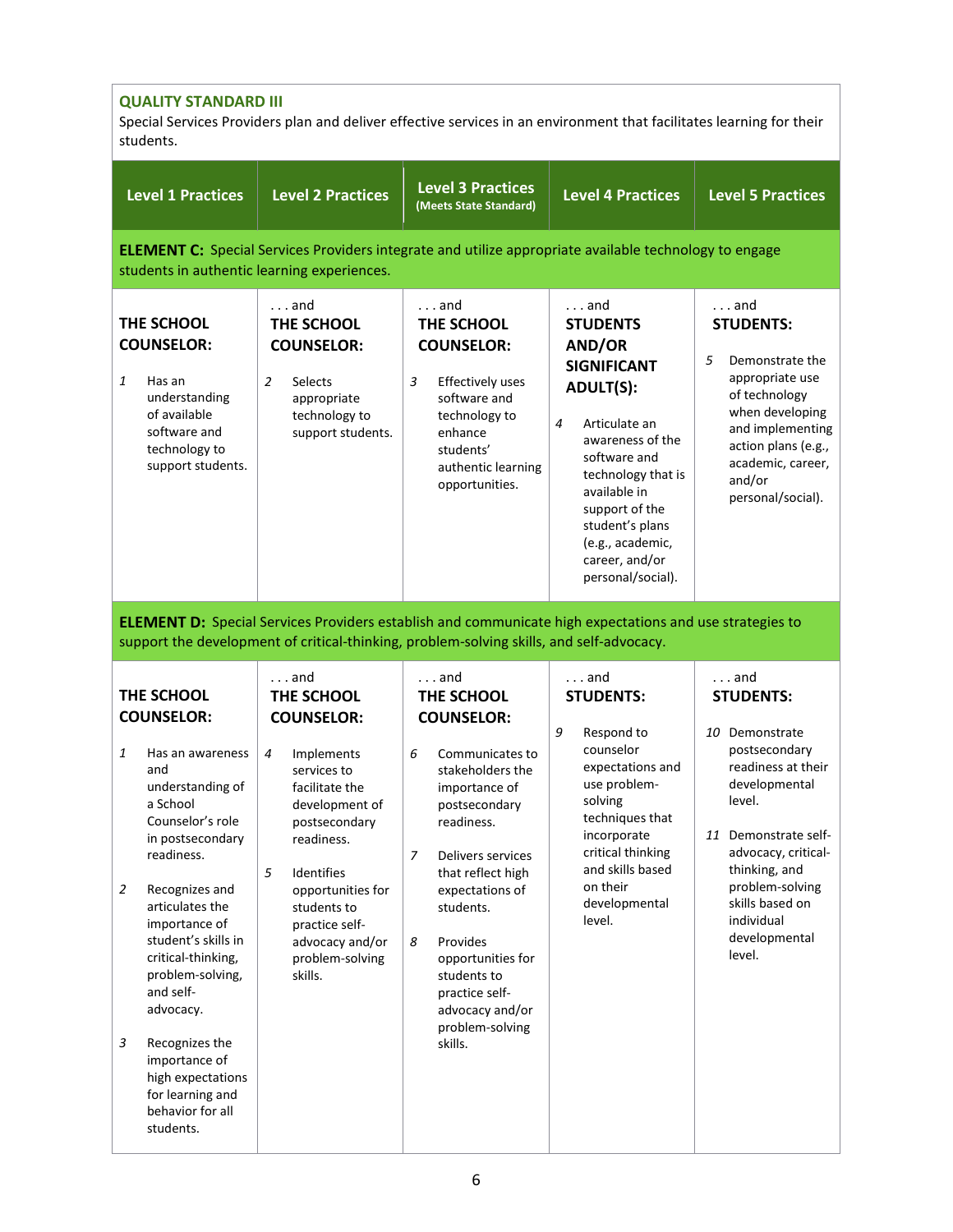| <b>QUALITY STANDARD III</b><br>Special Services Providers plan and deliver effective services in an environment that facilitates learning for their<br>students.                                                                            |                                                                                                                                                                                                                                                                                                            |                                                                                                                                                                                                                                                                                                                                                                       |                                                                                                                                                                                   |                                                                                                                                                                  |  |  |
|---------------------------------------------------------------------------------------------------------------------------------------------------------------------------------------------------------------------------------------------|------------------------------------------------------------------------------------------------------------------------------------------------------------------------------------------------------------------------------------------------------------------------------------------------------------|-----------------------------------------------------------------------------------------------------------------------------------------------------------------------------------------------------------------------------------------------------------------------------------------------------------------------------------------------------------------------|-----------------------------------------------------------------------------------------------------------------------------------------------------------------------------------|------------------------------------------------------------------------------------------------------------------------------------------------------------------|--|--|
| <b>Level 1 Practices</b>                                                                                                                                                                                                                    | <b>Level 2 Practices</b>                                                                                                                                                                                                                                                                                   | <b>Level 3 Practices</b><br>(Meets State Standard)                                                                                                                                                                                                                                                                                                                    | Level 4 Practices                                                                                                                                                                 | <b>Level 5 Practices</b>                                                                                                                                         |  |  |
|                                                                                                                                                                                                                                             | <b>ELEMENT E:</b> Special Services Providers develop and implement services related to student needs, learning, and<br>progress towards goals.                                                                                                                                                             |                                                                                                                                                                                                                                                                                                                                                                       |                                                                                                                                                                                   |                                                                                                                                                                  |  |  |
| THE SCHOOL<br><b>COUNSELOR:</b><br>Identifies student<br>1<br>needs to inform<br>delivery of school<br>counseling<br>services.<br>2<br>Understands the<br>school/district's<br>written crisis<br>response policies<br>and/or<br>procedures. | $\ldots$ and<br>THE SCHOOL<br><b>COUNSELOR:</b><br>3<br>Designs school<br>counseling<br>services that are<br>responsive to<br>student needs.<br>$\overline{4}$<br>Responds<br>appropriately to<br>student mental<br>health crises and<br>needs, and plans<br>school counseling<br>services<br>accordingly. | $\ldots$ and<br>THE SCHOOL<br><b>COUNSELOR:</b><br>5<br>Delivers school<br>counseling<br>services based on<br>student needs.<br>Offers education,<br>6<br>prevention,<br>counseling, and<br>makes referrals to<br>community<br>services as<br>needed for<br>students in crisis.                                                                                       | $\ldots$ and<br><b>STUDENTS</b><br>AND/OR<br><b>SIGNIFICANT</b><br><b>ADULT(S):</b><br>7 Make decisions<br>based on academic,<br>career, and<br>social/emotional<br>student data. | $\ldots$ and<br><b>STUDENTS:</b><br>Implement plans<br>8<br>developed in<br>partnership with<br>School<br>Counselor(s)<br>and/or significant<br>adult(s).        |  |  |
|                                                                                                                                                                                                                                             | <b>ELEMENT F:</b> Special Services Providers model and promote effective communication.                                                                                                                                                                                                                    |                                                                                                                                                                                                                                                                                                                                                                       |                                                                                                                                                                                   |                                                                                                                                                                  |  |  |
| THE SCHOOL<br><b>COUNSELOR:</b><br>Understands the<br>1<br>importance of<br>communicating<br>effectively.                                                                                                                                   | and<br>THE SCHOOL<br><b>COUNSELOR:</b><br>2<br>Demonstrates<br>developmentally<br>appropriate<br>language with<br>students.<br>3<br>Uses a variety of<br>appropriate<br>delivery methods<br>to communicate<br>with students.                                                                               | and<br>THE SCHOOL<br><b>COUNSELOR:</b><br>Models effective<br>4<br>communication<br>throughout the<br>school<br>community.<br>5<br>Assists students<br>in determining<br>the most<br>appropriate<br>communication<br>strategies to use<br>in a variety of<br>situations.<br>Tailors<br>6<br>communications<br>to be<br>developmentally<br>and culturally<br>relevant. | $\ldots$ and<br><b>STUDENTS:</b><br>7<br>Demonstrate<br>effective,<br>developmentally<br>appropriate<br>communication<br>related to their<br>needs.                               | $\ldots$ and<br><b>STUDENTS</b><br>AND/OR<br><b>SIGNIFICANT</b><br><b>ADULT(S):</b><br>Use School<br>8<br>Counselor<br>feedback to<br>enhance student<br>growth. |  |  |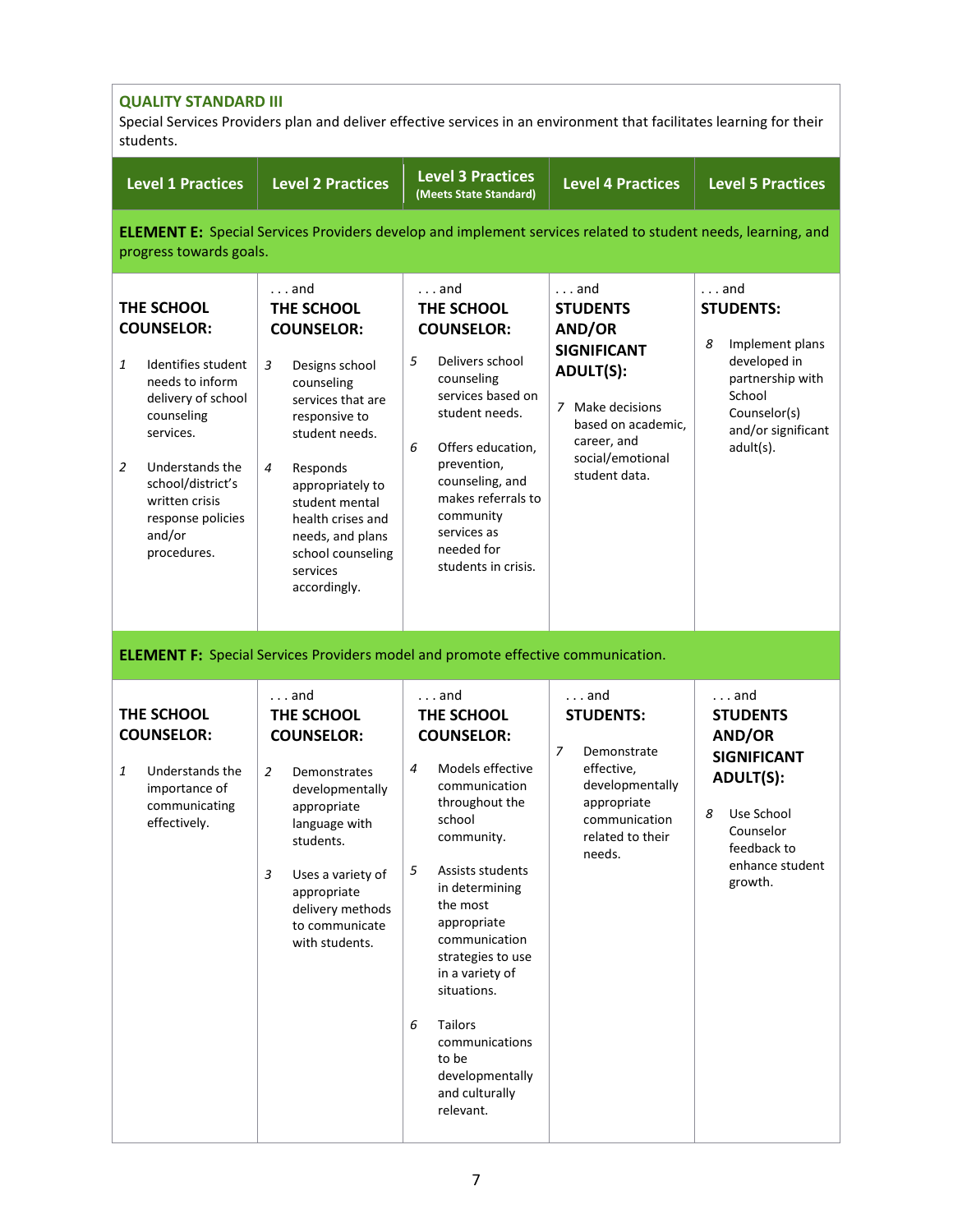| <b>QUALITY STANDARD IV</b><br>Special Services Providers demonstrate professionalism through ethical conduct, reflection, and leadership.                                                                                                                                            |                                                                                                                                                                                                                                                                                                                                                                               |                                                                                                                                                                                                                                               |                                                                                                                                    |                                                                                                                                                                                                                    |
|--------------------------------------------------------------------------------------------------------------------------------------------------------------------------------------------------------------------------------------------------------------------------------------|-------------------------------------------------------------------------------------------------------------------------------------------------------------------------------------------------------------------------------------------------------------------------------------------------------------------------------------------------------------------------------|-----------------------------------------------------------------------------------------------------------------------------------------------------------------------------------------------------------------------------------------------|------------------------------------------------------------------------------------------------------------------------------------|--------------------------------------------------------------------------------------------------------------------------------------------------------------------------------------------------------------------|
| <b>Level 1 Practices</b>                                                                                                                                                                                                                                                             | <b>Level 2 Practices</b>                                                                                                                                                                                                                                                                                                                                                      | <b>Level 3 Practices</b><br>(Meets State Standard)                                                                                                                                                                                            | <b>Level 4 Practices</b>                                                                                                           | <b>Level 5 Practices</b>                                                                                                                                                                                           |
|                                                                                                                                                                                                                                                                                      | <b>ELEMENT A:</b> Special Services Providers demonstrate high standards for ethical and professional conduct.                                                                                                                                                                                                                                                                 |                                                                                                                                                                                                                                               |                                                                                                                                    |                                                                                                                                                                                                                    |
| THE SCHOOL<br><b>COUNSELOR:</b>                                                                                                                                                                                                                                                      | $\ldots$ and<br>THE SCHOOL<br><b>COUNSELOR:</b>                                                                                                                                                                                                                                                                                                                               | $\ldots$ and<br>THE SCHOOL<br><b>COUNSELOR:</b>                                                                                                                                                                                               | $\ldots$ and<br>THE SCHOOL<br><b>COUNSELOR:</b>                                                                                    | $\ldots$ and<br>THE SCHOOL<br><b>COUNSELOR:</b>                                                                                                                                                                    |
| $\mathbf{1}$<br>Contributes<br>professional<br>knowledge and<br>advice to<br>colleagues when<br>relevant and<br>appropriate.<br>2<br>Maintains<br>confidentiality of<br>student records<br>as required by<br>law.<br>3<br>Understands the<br>need to hold high<br>ethical standards. | Seeks evidence-<br>4<br>based research<br>practices related<br>to the school<br>counseling<br>profession.<br>5<br>Demonstrates<br>consistent<br>professional<br>conduct with<br>students and<br>significant adults.<br>6<br>Demonstrates<br>ethical behavior<br>and respect for<br>others in<br>accordance with<br>the ASCA Ethical<br>Standards for<br>School<br>Counselors. | 7<br>Adapts<br>professional<br>practice based<br>upon current<br>evidence-based<br>research findings<br>and needs of the<br>environment.<br>8<br>Promotes ethical<br>behavior and<br>respect for<br>others.                                   | 9<br>Advocates for the<br>understanding of<br>ethical standards<br>for School<br>Counselors<br>among<br>stakeholders.              | 10 Promotes ethical<br>standards and<br>laws, policies,<br>and/or<br>procedures of the<br>school counseling<br>profession at the<br>district, state, or<br>national level.                                         |
|                                                                                                                                                                                                                                                                                      | <b>ELEMENT B:</b> Special Services Providers link professional growth to their professional goals.                                                                                                                                                                                                                                                                            |                                                                                                                                                                                                                                               |                                                                                                                                    |                                                                                                                                                                                                                    |
| THE SCHOOL<br><b>COUNSELOR:</b>                                                                                                                                                                                                                                                      | . and<br>THE SCHOOL<br><b>COUNSELOR:</b>                                                                                                                                                                                                                                                                                                                                      | $\ldots$ and<br>THE SCHOOL<br><b>COUNSELOR:</b>                                                                                                                                                                                               | $\ldots$ and<br>THE SCHOOL<br><b>COUNSELOR:</b>                                                                                    | and<br>THE SCHOOL<br><b>COUNSELOR:</b>                                                                                                                                                                             |
| Develops<br>1<br>professional<br>goals.<br>$\overline{2}$<br>Seeks feedback<br>from supervisor<br>and/or colleagues<br>to improve<br>practice.                                                                                                                                       | 3<br>Uses feedback<br>from supervisor<br>and/or colleagues<br>to improve<br>practice.<br>$\overline{4}$<br>Selects and<br>participates in<br>professional<br>development to<br>improve<br>professional<br>practice.                                                                                                                                                           | 5<br>Develops a<br>professional<br>growth plan<br>based upon<br>professional<br>goals.<br>Participates in<br>6<br>high quality<br>professional<br>development<br>specific to school<br>counseling and<br>aligned to<br>professional<br>goals. | 7 Reflects on<br>professional<br>development and<br>applies new<br>knowledge and<br>skills to the<br>school counseling<br>program. | Establishes<br>8<br>continuous<br>improvement<br>strategies,<br>including seeking<br>feedback from<br>colleagues,<br>parents, and/or<br>supervisors, to<br>identify and<br>self-monitor<br>professional<br>growth. |